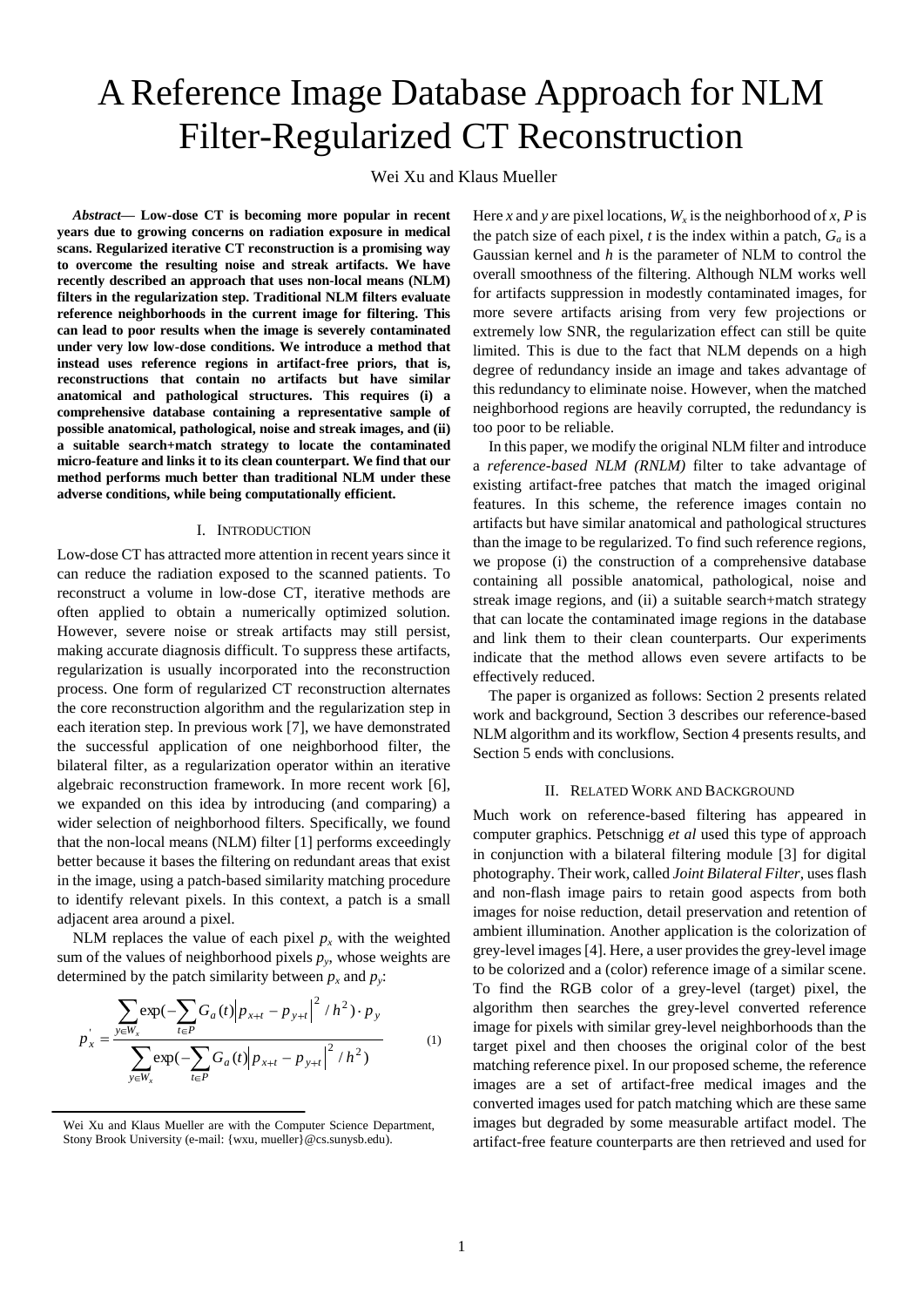

Fig. 1. Matching procedure (only one patch is shown in each image for ease of illustration). The red dot is the central (target) pixel of the yellow dashed window, which is the neighborhood area the filter operates on; the other dots and squares (purple, green, cyan) denote a pixel and its patch in the (original, converted reference, artifact-free reference) image.

regularization.

In the CT reconstruction literature, Yu et al[. \[9\]](#page-3-5) proposed the PSRR method which replaces regions in a low-dose CT reconstruction with their embodiments in a normal-dose CT reconstruction, when unchanged. The NLM filter relaxes the need for registration as it (i) performs the registration on the fly via its patch-based search mechanism and (ii) utilizes features at a much smaller scale, exploiting the potentially large number of redundancies that might exist there. On the other hand, Kelm et al. [\[2\]](#page-3-6) describe an approach that reconstructs volumes at two different thicknesses, from the same acquired projection data. They reconstruct the thicker slices at higher SNR, while the thinner slices have lower SNR. We extend this method to high-quality imagery not necessarily acquired simultaneously.

# III. METHODOLOGY

Our method uses a set of artifact-free reference images *R* and their converted images *C* containing similar artifact types and distribution than the input image *I*. We call a reference image and its converted image a *reference image pair*. To obtain the reference image, a comprehensive population of common CT anatomical and pathological images is required. Further, to obtain the corresponding converted image a simulation must be performed to generate in the reference image every possible artifact type that may appear in the input image. This imagery then forms a comprehensive database *D* comprising both the clean reference images and every artifact-corrupted image.

## *A. The Reference-Based NLM (RNLM) Filter*

Like the NLM, the RNLM works within a local neighborhood and computes the individual weight for each pixel inside this neighborhood as this pixel's contribution to the central pixel. However, there are two modifications (see Fig. 1). First, for NLM, the weight computation is based on the similarity between patches from the same input image *I* (comparing the red and the purple patches), while for RNLM, the central patch is still from input image *I* but the other patches are from the converted reference images *C* (comparing the red and the green patches). Second, the RNLM is a weighted sum of neighborhood pixels inside the reference image  $R$  (cyan dot in the reference image) and not from the input image *I*. Finally, the RNLM could have several reference image pairs to increase the effective patch-searching range. Formally:

$$
I_{x} = \frac{\sum_{y \in W_{x} i \in RP} \exp(-\sum_{t \in P} G_{a}(t) |I_{x+t} - C(i)_{y+t}|^{2} / h^{2}) \cdot R(i)_{y}}{\sum_{y \in W_{x} i \in RP} \exp(-\sum_{t \in P} G_{a}(t) |I_{x+t} - C(i)_{y+t}|^{2} / h^{2})}
$$
(2)

where *x* and *y* are pixel positions,  $W_x$  is the neighborhood of *x*, *P* is the patch size of each pixel, *RP* is the set of reference image pairs, *i* and *t* are index of corresponding set,  $G_a$  is a Gaussian smoothing kernel and *h* is the parameter to control the overall smoothness of the filtering.

We choose the converted image instead of the clean reference image for patch matching since the latter would increase the patch difference, resulting in a much smaller weight after the exponential function is applied. By simulating the artifacts in the reference image we obtain a much more realistic comparison in the matching stage. Our results indicate that this strategy is well chosen.

We note that in our scheme *RP* also includes the input image, but only when the denominator of (2) is very close to zero. This occurs when the neighborhood size is not big enough to contain similar patches than the central patch, which is quite rare. In that case, RNLM degenerates to normal NLM.

In (2), the pixel and neighborhood positions are directly taken from the input image. Therefore, image alignment or registration should be performed in advance. For now, we have employed image slices that were adjacent to the target image and so this step has been omitted. In fact, when the neighborhood is big enough, a rough alignment is sufficient to perform the patch matching. Future work will extend our current (proof-of-concept) framework in this direction.

#### *B. The Database*

First, suitable reference image pairs must be identified by matching the input image in the database *D*. A typical database is shown in Fig. 2. In this paper, we consider only two artifact types commonly appearing in low-dose CT – streak artifacts due to too few projections in a full viewing range (180˚) and noise due to low-dose projections. Therefore, the corresponding database is three-dimensional with each of anatomic feature, streak and noise taking up one axis. More artifact types could also be added according to the specific configuration of the data generation.

In this database, along the anatomic axis only ideal images which are artifact-free and generated with a full number (180) of projections are listed (green strip in Fig. 2). This axis contains every related anatomical image on hand. These *ideal items* are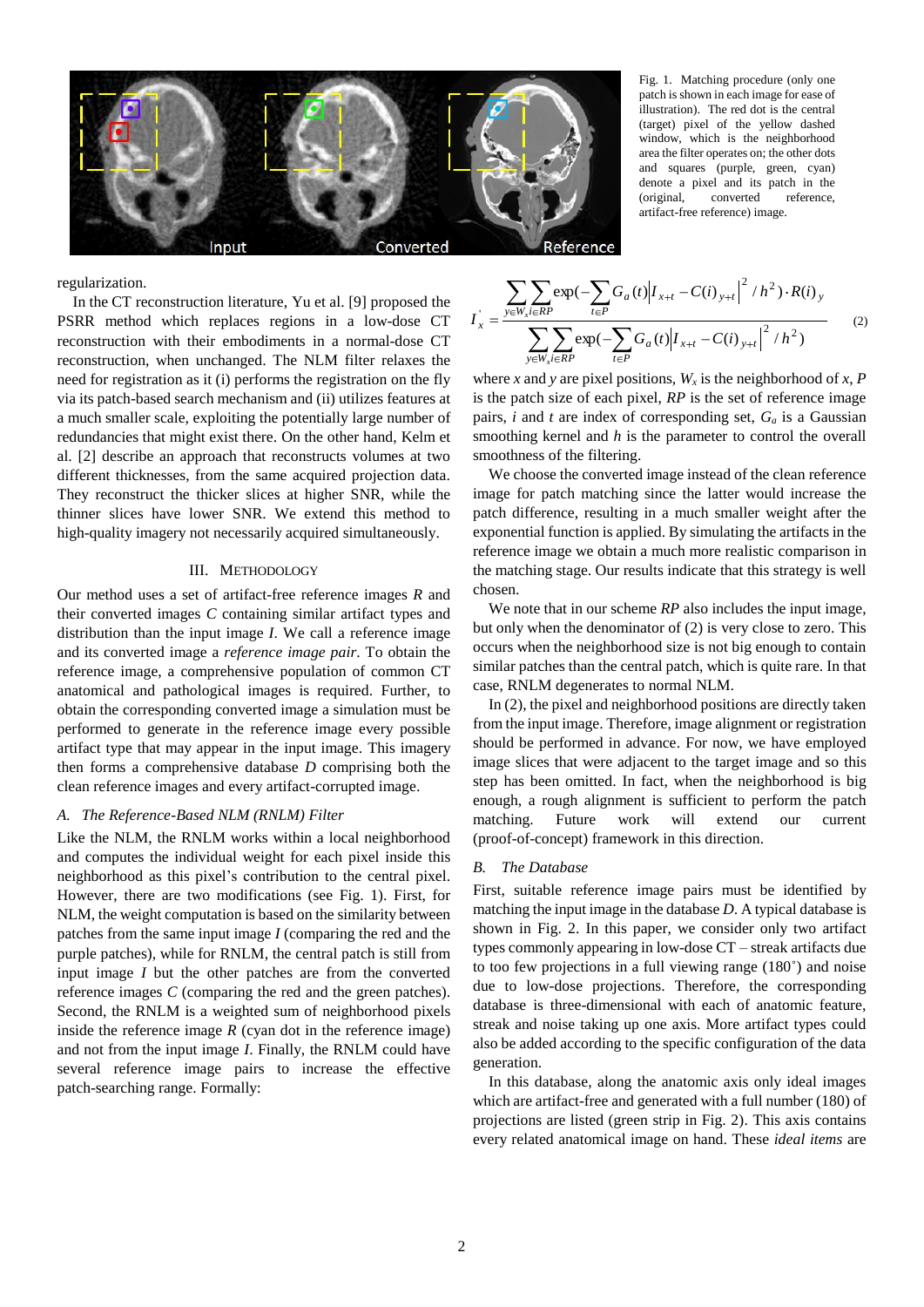

Fig. 2. A three dimensional database *D* for matching the input image: The anatomic axis (green strip) contains only ideal images which are artifact-free, generated with the full number (180) of projections and is used as reference images; the anatomic-streak plane (orange area) contains only streak images which are noise-free, and along the streak axis the number of projections used for reconstruction decreases so that the streak artifacts increase; the remaining space beside the orange plane contains different anatomic images with every combination of artifacts; along the SNR axis, the noise level increases.

the reference images used in the RNLM filter. Along the streak axis the number of projections decreases from 180 to 20, while along the SNR axis the noise level increases from noise-free (ideal) to SNR 5. The anatomic-streak plane (orange plane in Fig. 2) contains only noise-free images (we call *streak items*), while the remaining space contains *noisy items*, one for each ideal and streak item. Note that streak (noise) items with no streaks (noise) are items that apply in the regularization when only one of the two respective artifacts is present.

# *C. Database Matching*

In our current work, we first find an appropriate reference image pair and then perform the regularization for the entirety of the target image. Given the (contaminated) input image, our reference image pair must satisfy two constraints: (i) the reference image must contain similar anatomical features than the input image and (ii) its converted counterpart must have similar artifact types than the input image. Finding such a matched reference image pair is equivalent to do high-dimensional space matching. The associated computations could be very complicated and time consuming. However, because of the special configuration of the database space, which is generated from items along the anatomy axis, it is sufficient to perform the search + match operation only along the yellow arrows in Fig. 2. We devise the search routine as shown in Fig. 3 to effectively reduce the computational complexity of the matching in terms of the number of loops from O(*A*∙*S*∙*N*) to  $O(A) + O(S) + O(N)$  to find each reference image pair, where *A*, *S* and *N* stand for the number of anatomic (we have not considered pathologies in the current work), streak and noise configurations, respectively. Thus, along each search direction (yellow arrow in Fig. 2) the candidate items only differ from each other in one aspect – the structural difference for ideal items, the streak difference for streak items and the noise level difference for noisy items. This allows for efficient similarity comparison.



Fig. 3. Pseudocode for database matching.



Fig. 4. Pseudocode for the similarity metric for noisy items.

#### *D. Similarity Metric*

The choice of similarity comparison metric varies with image type. For ideal item comparison, since the items are artifact-free, regardless of the type of input image, the structural differences dominate the similarity evaluation. Therefore, any common image evaluation metric (RMS, CC, etc.) works well. Similarly, for the comparison of streak items, which are noise-free and structurally similar to the input image, the streak level difference dominates the evaluation.

However, using this same metric will make the comparison fail to find the similar noise level items. We expect a metric to evaluate the noise level as the magnitude of perturbation around the ideal image profile, while common metrics would boost such difference and end up suggesting noise-free items. To obtain the appropriate perturbation magnitude description, since we know the noise-free items of these noisy candidates, subtracting the noisy from the noise-free items will reveal the level of noise contained in each noisy item. So we perform the comparison as Fig. 4. For step 2, although the input image and the streak item are anatomically quite similar to one another, the subtraction not only reveals the noise level but also inevitably keeps the effect from structural difference. To eliminate such unwanted side